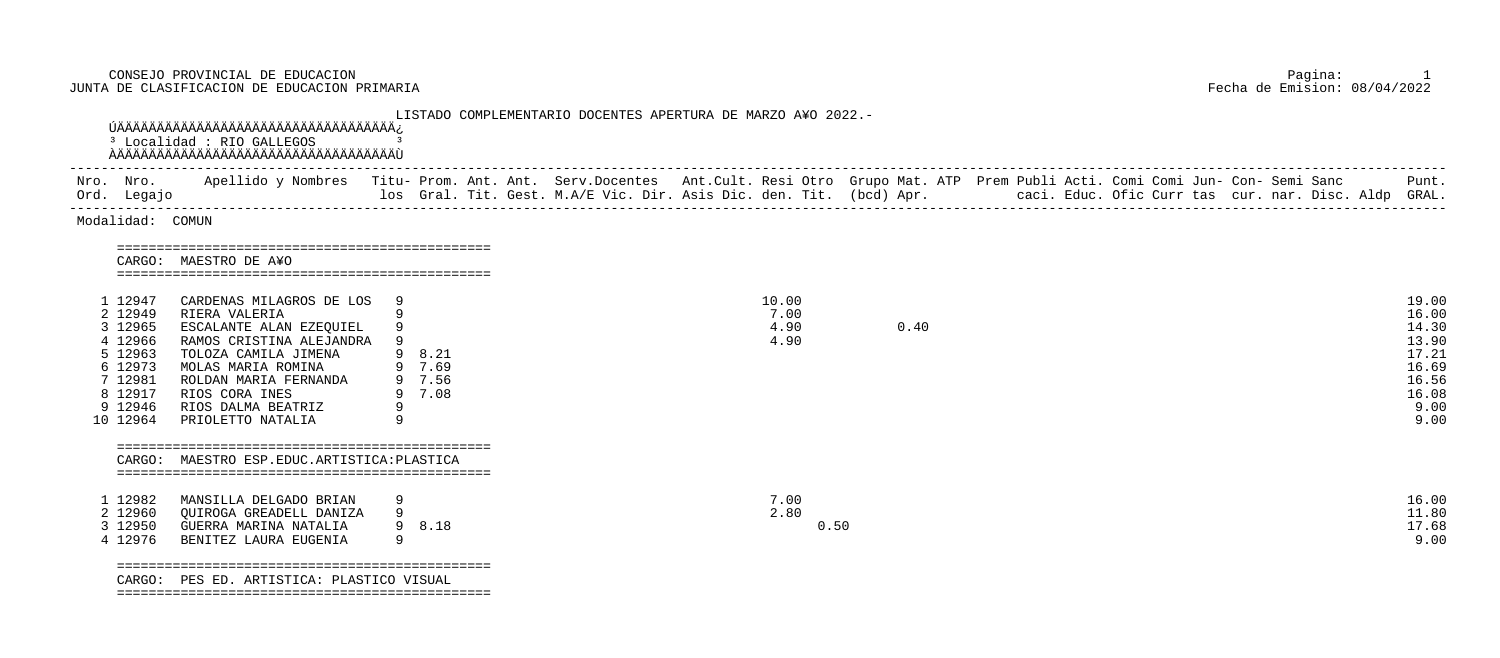# 1 12982 MANSILLA DELGADO BRIAN  $\overline{9}$

7.00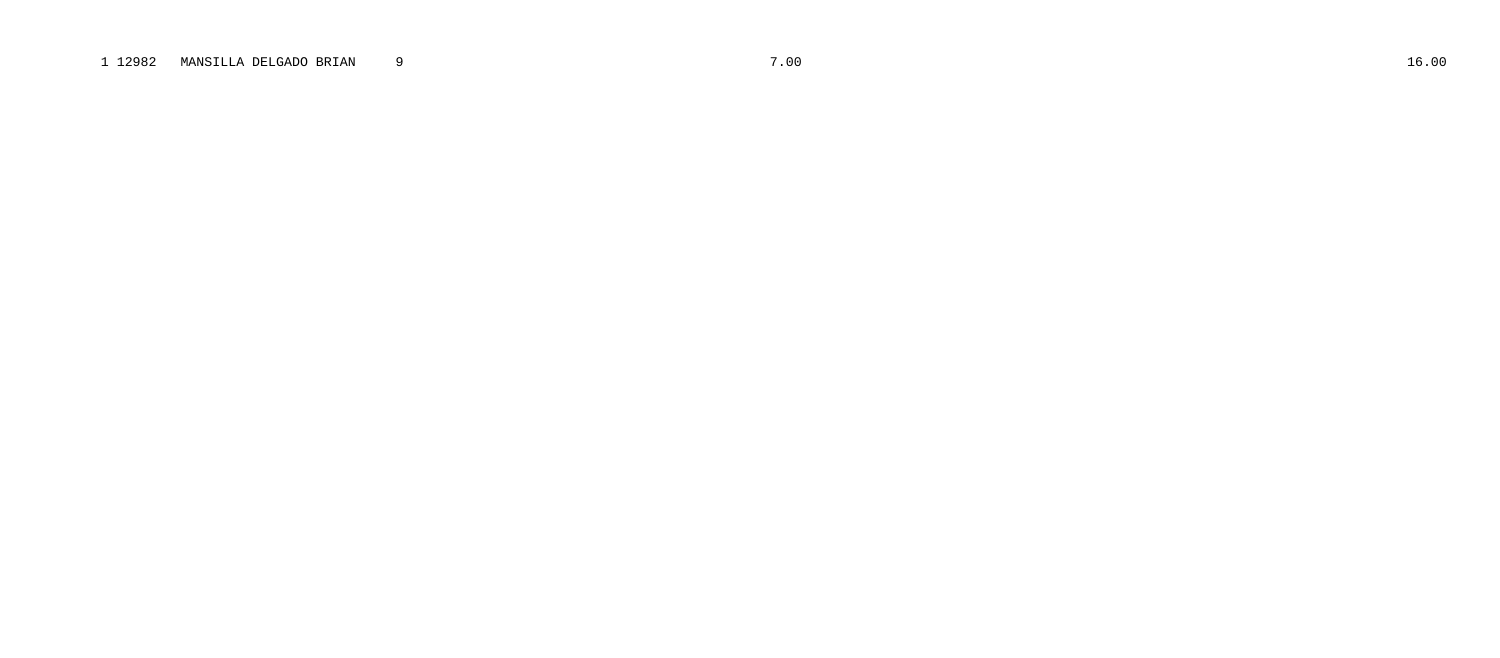2<br>A DE CLASIFICACION DE EDUCACION PRIMARIA PARIMARIA DE CLASIFICACION PRIMARIA PARIMARIA PECHA de Emision: 08/04<br>Pecha de Emision: 08/04/2022 JUNTA DE CLASIFICACION DE EDUCACION PRIMARIA

| Nro.<br>Ord. | Nro.<br>Legajo                |                                                                             |        |                |              | Apellido y Nombres Titu- Prom. Ant. Ant. Serv.Docentes Ant.Cult. Resi Otro Grupo Mat. ATP Prem Publi Acti. Comi Comi Jun- Con- Semi Sanc<br>los Gral. Tit. Gest. M.A/E Vic. Dir. Asis Dic. den. Tit. (bcd) Apr.          caci. Educ. Ofic Curr tas cur. nar. Disc. Aldp GRAL. |  |  | Punt.                   |
|--------------|-------------------------------|-----------------------------------------------------------------------------|--------|----------------|--------------|-------------------------------------------------------------------------------------------------------------------------------------------------------------------------------------------------------------------------------------------------------------------------------|--|--|-------------------------|
|              | CARGO:                        | PES ED. ARTISTICA: PLASTICO VISUAL                                          |        |                |              |                                                                                                                                                                                                                                                                               |  |  |                         |
|              | 2 12960<br>3 12950<br>4 12976 | QUIROGA GREADELL DANIZA 9<br>GUERRA MARINA NATALIA<br>BENITEZ LAURA EUGENIA | 9 8.18 |                |              | 2.80<br>0.50                                                                                                                                                                                                                                                                  |  |  | 11.80<br>17.68<br>9.00  |
|              | CARGO:                        | MAESTRO ESP. EDUC.ARTISTICA: MUSICA                                         |        |                |              |                                                                                                                                                                                                                                                                               |  |  |                         |
|              | 1 12979<br>2 12951<br>3 12977 | RAMOS NATALIA ERICA<br>AREVALO HERNANDEZ<br>MONTIEL AARON EMANUEL           |        | $2 \, . \, 00$ | 0.10<br>0.55 | 7.00<br>5.60<br>4.20                                                                                                                                                                                                                                                          |  |  | 18.10<br>14.60<br>13.75 |
|              | CARGO:                        | ==================================<br>PES ED.ARTISTICA: MUSICA              |        |                |              |                                                                                                                                                                                                                                                                               |  |  |                         |
|              | 1 12979<br>2 12951<br>3 12977 | RAMOS NATALIA ERICA<br>AREVALO HERNANDEZ<br>MONTIEL AARON EMANUEL           |        | 2.00           | 0.10<br>0.55 | 7.00<br>5.60<br>4.20                                                                                                                                                                                                                                                          |  |  | 18.10<br>14.60<br>13.75 |

| 2.80                 | 0.50 | 11.80<br>17.68<br>9.00  |
|----------------------|------|-------------------------|
| 7.00<br>5.60<br>4.20 |      | 18.10<br>14.60<br>13.75 |
| 7.00<br>5.60<br>4.20 |      | 18.10<br>14.60<br>13.75 |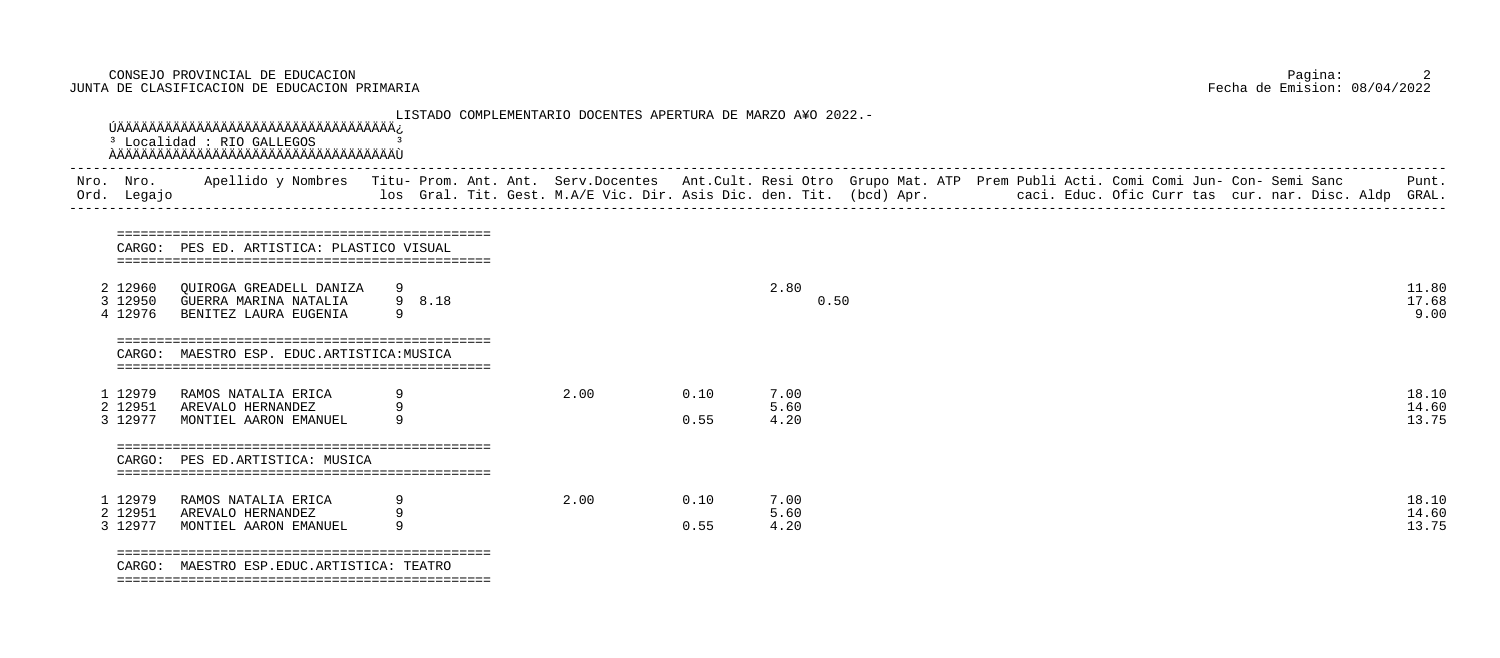# 1 12975 SAEZ VILLEGAS ALEXIS  $\overline{\mathbf{3}}$

 $3.00$